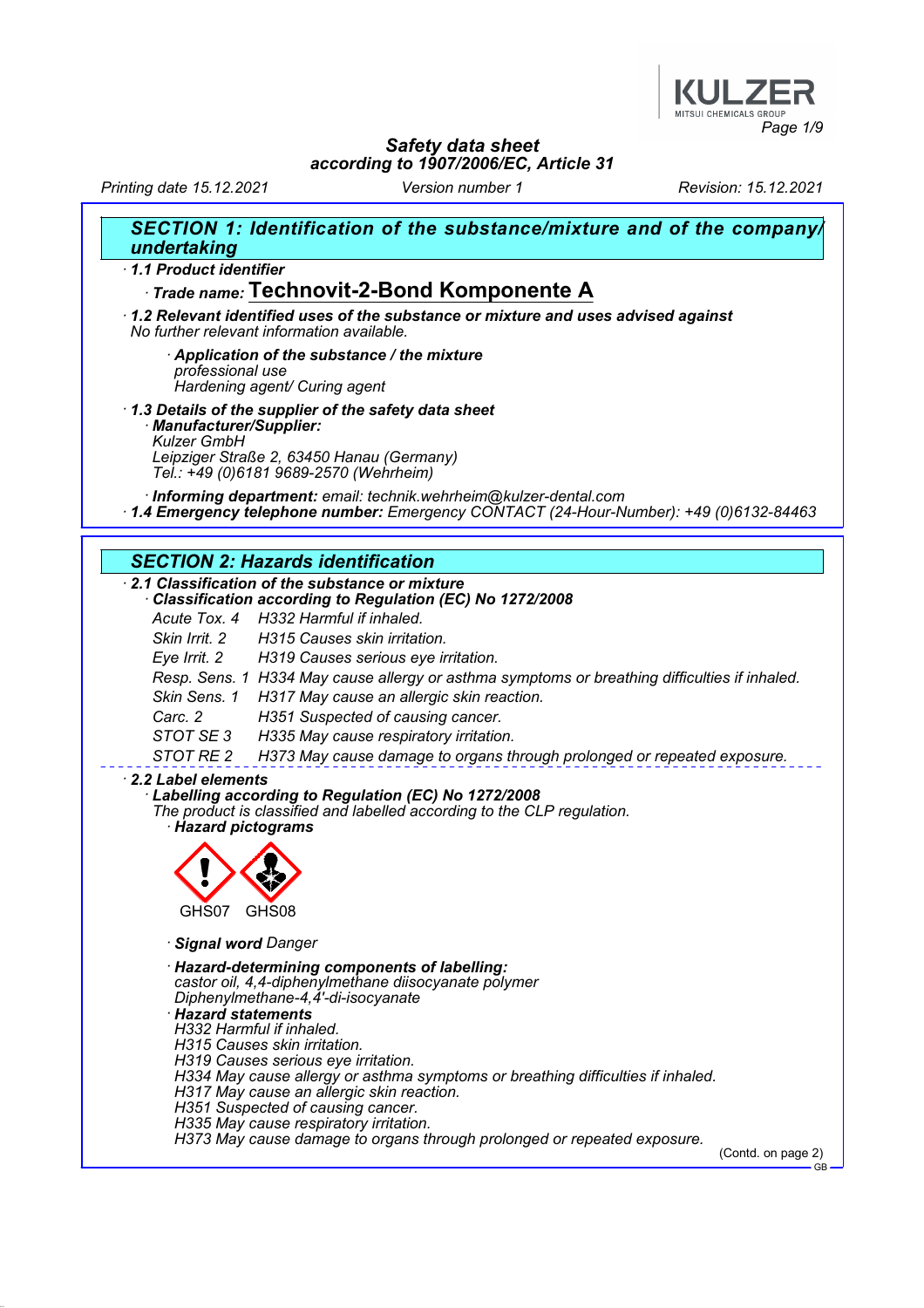

Printing date 15.12.2021 Version number 1 Revision: 15.12.2021

### Trade name: Technovit-2-Bond Komponente A

(Contd. of page 1) **Precautionary statements**<br>P260 Do not b. P260 Do not breathe dust/fume/gas/mist/vapours/spray.<br>P280 Wear protective gloves / eve protection / face prote Wear protective gloves / eye protection / face protection. P305+P351+P338 IF IN EYES: Rinse cautiously with water for several minutes. Remove contact lenses, if present and easy to do. Continue rinsing. P342+P311 If experiencing respiratory symptoms: Call a POISON CENTER/doctor. P403+P233 Store in a well-ventilated place. Keep container tightly closed.<br>P501 Dispose of contents/container in accordance with local/reg Dispose of contents/container in accordance with local/regional/national/ international regulations. · Additional information: Contains isocyanates. May produce an allergic reaction. · 2.3 Other hazards - · Results of PBT and vPvB assessment

 $\cdot$  PBT: Not applicable. · vPvB: Not applicable.

### SECTION 3: Composition/information on ingredients

· 3.2 Chemical characterisation: Mixtures Description: -

| · Dangerous components:                 |                                                                                                                                                                                                                                                                                                                                                                                                        |           |
|-----------------------------------------|--------------------------------------------------------------------------------------------------------------------------------------------------------------------------------------------------------------------------------------------------------------------------------------------------------------------------------------------------------------------------------------------------------|-----------|
|                                         |                                                                                                                                                                                                                                                                                                                                                                                                        |           |
| CAS: 68424-09-9<br>EC number: 614-468-4 | castor oil, 4,4-diphenylmethane diisocyanate polymer<br>Resp. Sens. 1, H334<br>Acute Tox. 4, H332; Skin Irrit. 2, H315; Eye Irrit. 2,<br>H319; STOT SE 3, H335                                                                                                                                                                                                                                         | 20-100%   |
| CAS: 101-68-8<br>EINECS: 202-966-0      | Diphenylmethane-4,4'-di-isocyanate<br>Resp. Sens. 1, H334; Carc. 2, H351; STOT RE 2, H373<br>Reg.nr.: 01-2119457014-47-xxxx Acute Tox. 4, H332; Skin Irrit. 2, H315; Eye Irrit. 2,<br>H319; Skin Sens. 1, H317; STOT SE 3, H335<br>Specific concentration limits:<br>Skin Irrit. 2; H315: C ≥ 5 %<br>Eye Irrit. 2; H319: $C \ge 5\%$<br>Resp. Sens. 1; H334: C ≥ 0.1 %<br>STOT SE 3; H335: $C \ge 5\%$ | $5 - 20%$ |

· Additional information For the wording of the listed hazard phrases refer to section 16.

### SECTION 4: First aid measures

#### · 4.1 Description of first aid measures

General information

Symptoms of poisoning may even occur after several hours; therefore medical observation for at least 48 hours after the accident.

Take affected persons out of danger area and instruct to lie down.

- Personal protection for the First Aider.
- Do not leave affected persons unsupervised.
- **After inhalation**

Supply fresh air; consult doctor in case of symptoms.

In case of unconsciousness bring patient into stable side position for transport.

- Seek medical treatment.
- After skin contact

Instantly wash with water and soap and rinse thoroughly.

If skin irritation or rash occurs: Get medical advice/attention.

(Contd. on page 3)

GB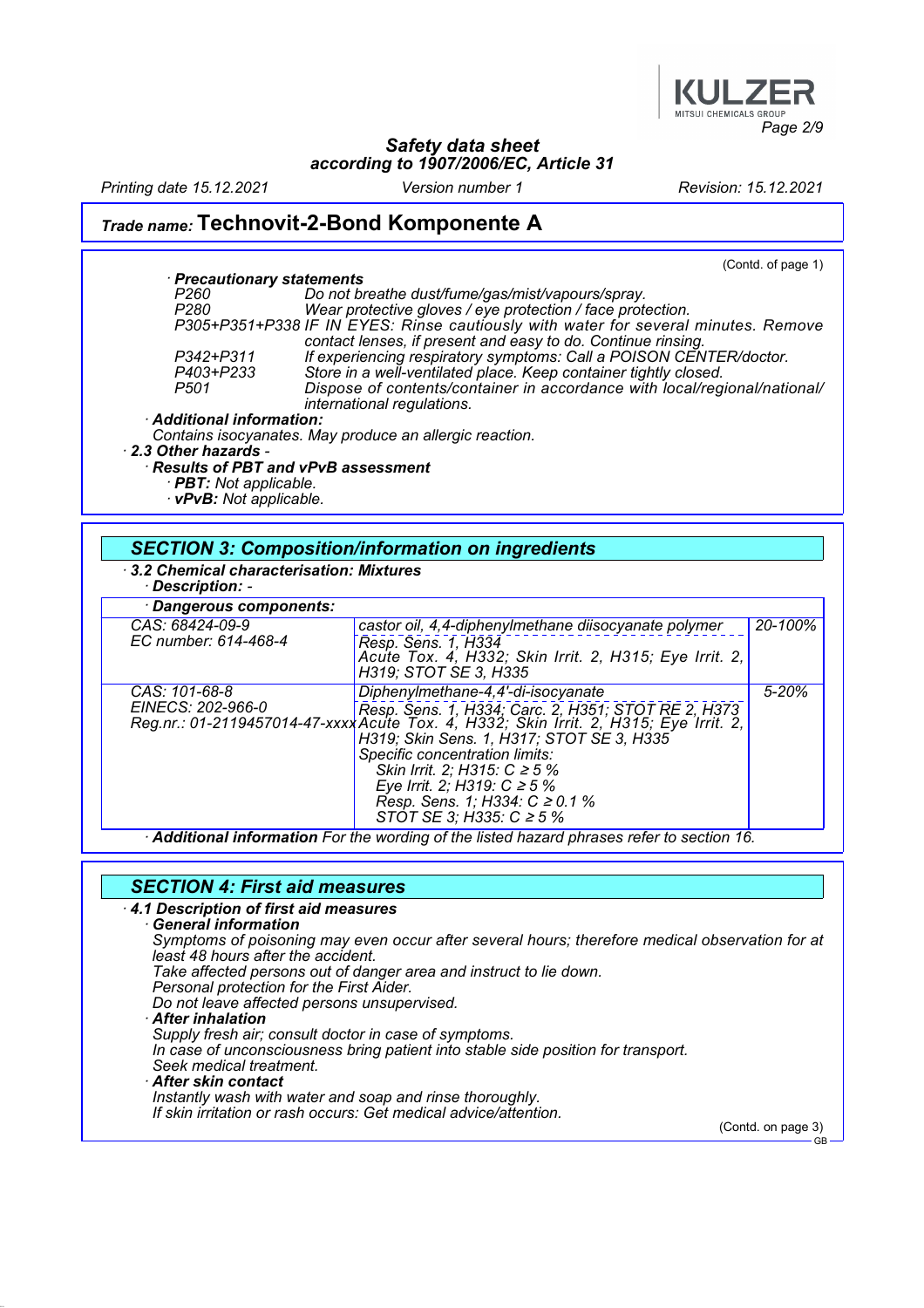

Printing date 15.12.2021 Version number 1 Revision: 15.12.2021

(Contd. of page 2)

### Trade name: Technovit-2-Bond Komponente A

After eye contact Rinse opened eye for several minutes under running water. If symptoms persist, consult doctor. Remove contact lenses, if present and easy to do. Continue rinsing. After swallowing Seek medical treatment. · 4.2 Most important symptoms and effects, both acute and delayed Allergic reactions Breathing difficulty **Coughing** · 4.3 Indication of any immediate medical attention and special treatment needed Medical supervision for at least 48 hours SECTION 5: Firefighting measures · 5.1 Extinguishing media Suitable extinguishing agents Alcohol-resistant foam Fire-extinguishing powder CO2 Foam · For safety reasons unsuitable extinguishing agents Water with a full water jet. · 5.2 Special hazards arising from the substance or mixture The product reacts with water and generates heat. In case of fire the following can be released: Hydrogen cyanide (HCN)  $C$ arbon dioxide ( $C$  $O$ 2) Carbon monoxide (CO) Nitrogen oxides (NOx) Formation of toxic gases is possible during heating or in case of fire. · 5.3 Advice for firefighters · Protective equipment: Wear self-contained breathing apparatus. (EN 133) · Additional information - SECTION 6: Accidental release measures

· 6.1 Personal precautions, protective equipment and emergency procedures Do not breathe vapor / mist / gas. Keep away from ignition sources Ensure adequate ventilation Bring persons out of danger. Wear protective clothing. Keep people at a distance and stay on the windward side. · 6.2 Environmental precautions: Prevent material from reaching sewage system, holes and cellars. · 6.3 Methods and material for containment and cleaning up: Dispose of the material collected according to regulations. Use neutralising agent. Absorb with liquid-binding material (diatomite, universal binders, for small amounts tissues). · 6.4 Reference to other sections See Section 7 for information on safe handling See Section 8 for information on personal protection equipment. See Section 13 for information on disposal.

(Contd. on page 4)

GB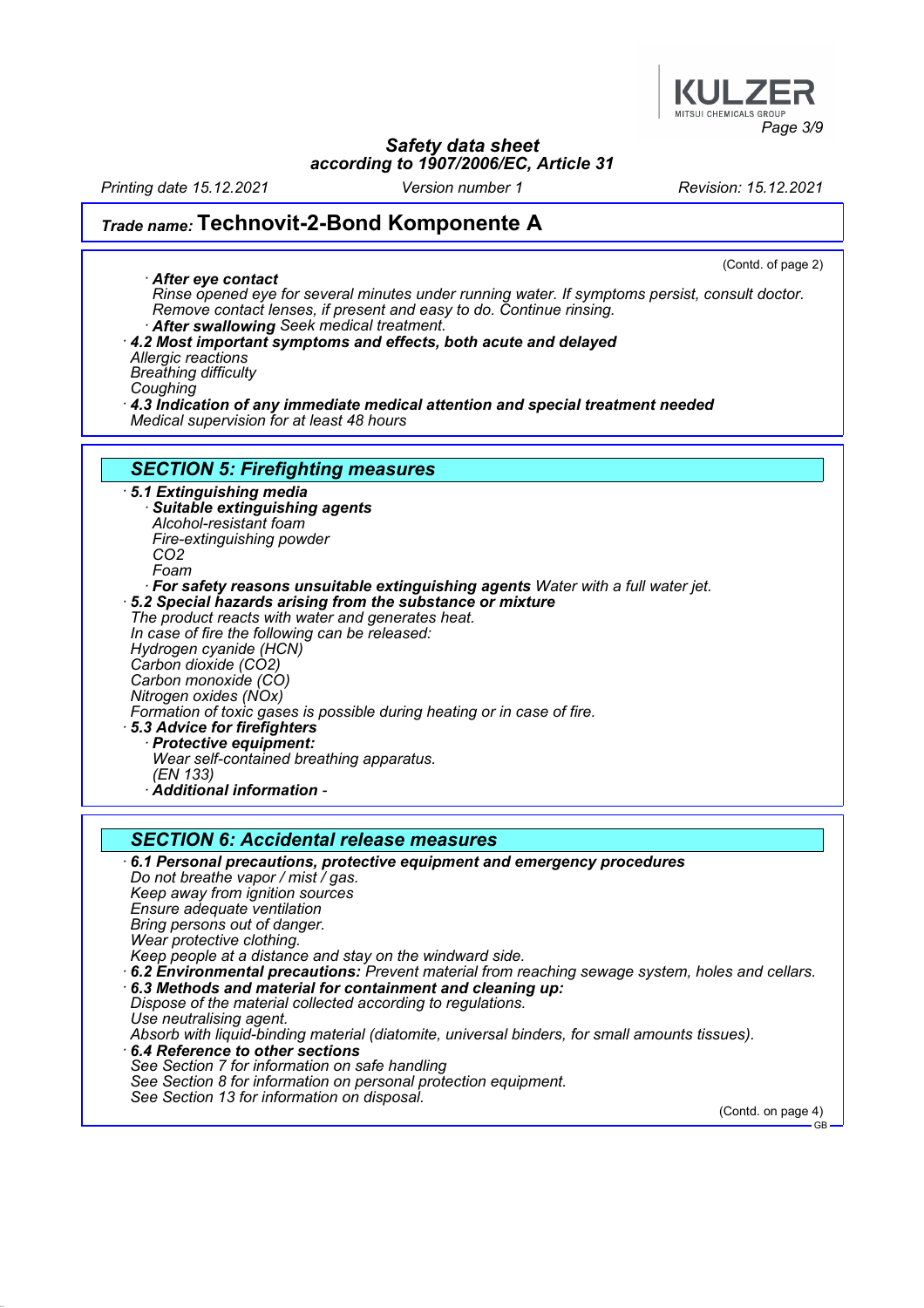

Printing date 15.12.2021 Version number 1 Revision: 15.12.2021

# Trade name: Technovit-2-Bond Komponente A

|                                                                                                                      |                                                                                                                                                                                                                                                                    |                                                                   | (Contd. of page 3) |  |
|----------------------------------------------------------------------------------------------------------------------|--------------------------------------------------------------------------------------------------------------------------------------------------------------------------------------------------------------------------------------------------------------------|-------------------------------------------------------------------|--------------------|--|
|                                                                                                                      |                                                                                                                                                                                                                                                                    |                                                                   |                    |  |
| <b>SECTION 7: Handling and storage</b>                                                                               |                                                                                                                                                                                                                                                                    |                                                                   |                    |  |
|                                                                                                                      | · 7.1 Precautions for safe handling<br>Store in cool, dry place in tightly closed containers.<br>Avoid contact with eyes and skin.<br>Prevent formation of aerosols.<br>Do not breathe vapor / mist / gas.<br>Ensure good ventilation/exhaustion at the workplace. |                                                                   |                    |  |
| · Handling<br>do not mix with<br>amine<br>metals<br>Water.<br>Strong bases<br>Strong oxidizers<br>Protect from heat. | Information about protection against explosions and fires:                                                                                                                                                                                                         |                                                                   |                    |  |
| · Storage                                                                                                            | Keep ignition sources away - Do not smoke.<br>.7.2 Conditions for safe storage, including any incompatibilities<br>Requirements to be met by storerooms and containers:<br>Store in cool, dry place in tightly closed containers.                                  |                                                                   |                    |  |
| store locked up                                                                                                      | Protect from the effects of light.<br>· Information about storage in one common storage facility: Not required.<br>· Further information about storage conditions: None.<br>Recommended storage temperature: 18-29°C                                               |                                                                   |                    |  |
| .7.3 Specific end use(s) No further relevant information available.                                                  |                                                                                                                                                                                                                                                                    |                                                                   |                    |  |
|                                                                                                                      | <b>SECTION 8: Exposure controls/personal protection</b>                                                                                                                                                                                                            |                                                                   |                    |  |
| 8.1 Control parameters                                                                                               |                                                                                                                                                                                                                                                                    |                                                                   |                    |  |
|                                                                                                                      | Components with critical values that require monitoring at the workplace:                                                                                                                                                                                          |                                                                   |                    |  |
| 101-68-8 Diphenylmethane-4,4'-di-isocyanate                                                                          |                                                                                                                                                                                                                                                                    |                                                                   |                    |  |
|                                                                                                                      | WEL (Great Britain) Short-term value: 0.07 mg/m <sup>3</sup><br>Long-term value: $0.02$ mg/m <sup>3</sup><br>Sen; as -NCO                                                                                                                                          |                                                                   |                    |  |
| <b>DNELs</b>                                                                                                         |                                                                                                                                                                                                                                                                    |                                                                   |                    |  |
|                                                                                                                      | 101-68-8 Diphenylmethane-4,4'-di-isocyanate                                                                                                                                                                                                                        |                                                                   |                    |  |
| Inhalative worker industrial, acute, local                                                                           |                                                                                                                                                                                                                                                                    | 0.1 mg/m3 (not defined)                                           |                    |  |
|                                                                                                                      | worker industrial, long term, local                                                                                                                                                                                                                                | 0.05 mg/m3 (not defined)                                          |                    |  |
|                                                                                                                      | general population, acute, local                                                                                                                                                                                                                                   | 0.05 mg/m3 (not defined)                                          |                    |  |
|                                                                                                                      |                                                                                                                                                                                                                                                                    |                                                                   |                    |  |
|                                                                                                                      |                                                                                                                                                                                                                                                                    | general population, long term, systemic 0.025 mg/m3 (not defined) |                    |  |
|                                                                                                                      |                                                                                                                                                                                                                                                                    |                                                                   |                    |  |
| · PNECs                                                                                                              |                                                                                                                                                                                                                                                                    |                                                                   |                    |  |
|                                                                                                                      | 101-68-8 Diphenylmethane-4,4'-di-isocyanate                                                                                                                                                                                                                        |                                                                   |                    |  |
| freshwater<br>marine water                                                                                           | 0.0037 mg/l (not defined)<br>0.00037 mg/l (not defined)                                                                                                                                                                                                            |                                                                   |                    |  |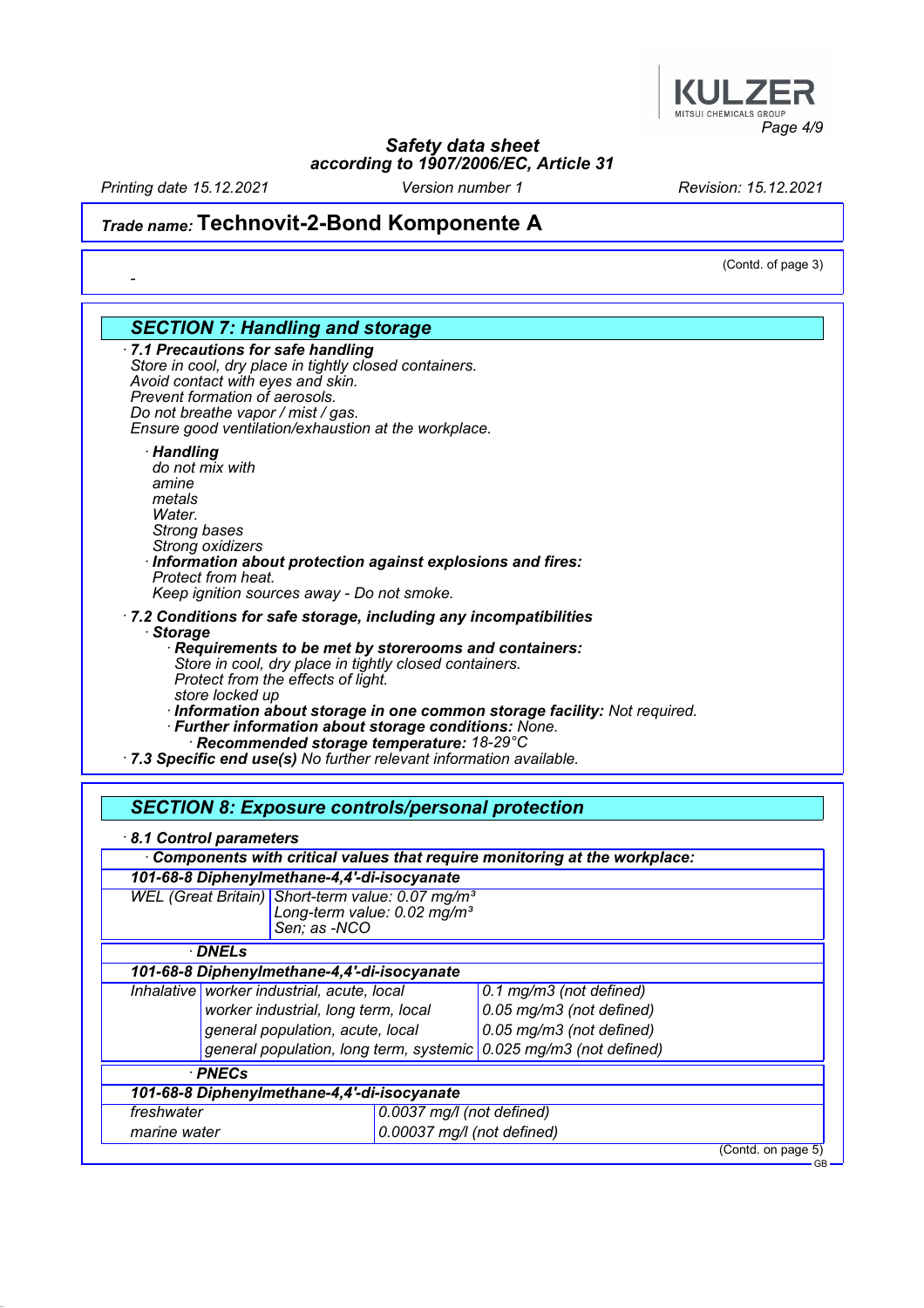

Printing date 15.12.2021 Version number 1 Revision: 15.12.2021

## Trade name: Technovit-2-Bond Komponente A

|                                                                                                                                                                                                                                                                                                       |                                                                       | (Contd. of page 4)                                                                                                                                                                                                                                                                                                                                                                                                                                                                                                                                                                                                                                                                                                                                                                                                                                                                                                                                                                                                              |
|-------------------------------------------------------------------------------------------------------------------------------------------------------------------------------------------------------------------------------------------------------------------------------------------------------|-----------------------------------------------------------------------|---------------------------------------------------------------------------------------------------------------------------------------------------------------------------------------------------------------------------------------------------------------------------------------------------------------------------------------------------------------------------------------------------------------------------------------------------------------------------------------------------------------------------------------------------------------------------------------------------------------------------------------------------------------------------------------------------------------------------------------------------------------------------------------------------------------------------------------------------------------------------------------------------------------------------------------------------------------------------------------------------------------------------------|
| sediment, dry weight, freshwater                                                                                                                                                                                                                                                                      |                                                                       | 11.7 mg/Kg (not defined)                                                                                                                                                                                                                                                                                                                                                                                                                                                                                                                                                                                                                                                                                                                                                                                                                                                                                                                                                                                                        |
|                                                                                                                                                                                                                                                                                                       |                                                                       | sediment, dry weight, marine water 1.17 mg/Kg (not defined)                                                                                                                                                                                                                                                                                                                                                                                                                                                                                                                                                                                                                                                                                                                                                                                                                                                                                                                                                                     |
| soil, dry weight                                                                                                                                                                                                                                                                                      |                                                                       | 2.33 mg/Kg (not defined)                                                                                                                                                                                                                                                                                                                                                                                                                                                                                                                                                                                                                                                                                                                                                                                                                                                                                                                                                                                                        |
|                                                                                                                                                                                                                                                                                                       |                                                                       | · Ingredients with biological limit values:                                                                                                                                                                                                                                                                                                                                                                                                                                                                                                                                                                                                                                                                                                                                                                                                                                                                                                                                                                                     |
| 101-68-8 Diphenylmethane-4,4'-di-isocyanate                                                                                                                                                                                                                                                           |                                                                       |                                                                                                                                                                                                                                                                                                                                                                                                                                                                                                                                                                                                                                                                                                                                                                                                                                                                                                                                                                                                                                 |
| <b>BMGV</b> (Great Britain) 1 µmol creatinine/mol                                                                                                                                                                                                                                                     |                                                                       |                                                                                                                                                                                                                                                                                                                                                                                                                                                                                                                                                                                                                                                                                                                                                                                                                                                                                                                                                                                                                                 |
|                                                                                                                                                                                                                                                                                                       | Medium: urine                                                         | Sampling time: At the end of the period od exposure                                                                                                                                                                                                                                                                                                                                                                                                                                                                                                                                                                                                                                                                                                                                                                                                                                                                                                                                                                             |
|                                                                                                                                                                                                                                                                                                       |                                                                       | Parameter: isocyanate-derived diamine                                                                                                                                                                                                                                                                                                                                                                                                                                                                                                                                                                                                                                                                                                                                                                                                                                                                                                                                                                                           |
|                                                                                                                                                                                                                                                                                                       |                                                                       | Additional information: The lists that were valid during the compilation were used as basis.                                                                                                                                                                                                                                                                                                                                                                                                                                                                                                                                                                                                                                                                                                                                                                                                                                                                                                                                    |
| 8.2 Exposure controls<br>Personal protective equipment<br>Do not eat or drink while working.<br><b>Breathing equipment: Filter A/P2.</b><br>· Protection of hands:<br>· Material of gloves<br>butyl rubber (IIR)<br>· Penetration time of glove material<br>· Eye protection: eye protection (EN 166) | NBR: acrylonitrile-butadiene rubber<br>gloves and has to be observed. | <b>General protective and hygienic measures</b><br>Wash hands during breaks and at the end of the work.<br>Keep away from foodstuffs, beverages and food.<br>Instantly remove any soiled and impregnated garments.<br>Check protective gloves prior to each use for their proper condition.<br>chemical protection gloves are suitable, which are tested according to EN 374<br>The selection of the suitable gloves does not only depend on the material, but also on<br>further marks of quality and varies from manufacturer to manufacturer. As the product is a<br>preparation of several substances, the resistance of the glove material can not be<br>calculated in advance and has therefore to be checked prior to the application.<br>The exact break trough time has to be found out by the manufacturer of the protective<br>· Body protection: Light weight protective clothing<br>Limitation and supervision of exposure into the environment<br>Do not allow to enter drainage system, surface or ground water. |
|                                                                                                                                                                                                                                                                                                       |                                                                       | <b>SECTION 9: Physical and chemical properties</b>                                                                                                                                                                                                                                                                                                                                                                                                                                                                                                                                                                                                                                                                                                                                                                                                                                                                                                                                                                              |
| <b>General Information</b><br>Appearance:<br>· Form:<br>· Colour:<br>$\cdot$ Smell:<br><b>Odour threshold:</b>                                                                                                                                                                                        |                                                                       | 9.1 Information on basic physical and chemical properties<br>Fluid<br><b>Ember coloured</b><br>Characteristic<br>Not determined.                                                                                                                                                                                                                                                                                                                                                                                                                                                                                                                                                                                                                                                                                                                                                                                                                                                                                                |
| · pH-value:                                                                                                                                                                                                                                                                                           |                                                                       | Not determined.                                                                                                                                                                                                                                                                                                                                                                                                                                                                                                                                                                                                                                                                                                                                                                                                                                                                                                                                                                                                                 |
| Change in condition<br>· Melting point/freezing point:                                                                                                                                                                                                                                                |                                                                       | Not determined<br>Initial boiling point and boiling range: 208 °C                                                                                                                                                                                                                                                                                                                                                                                                                                                                                                                                                                                                                                                                                                                                                                                                                                                                                                                                                               |

(Contd. on page 6) GB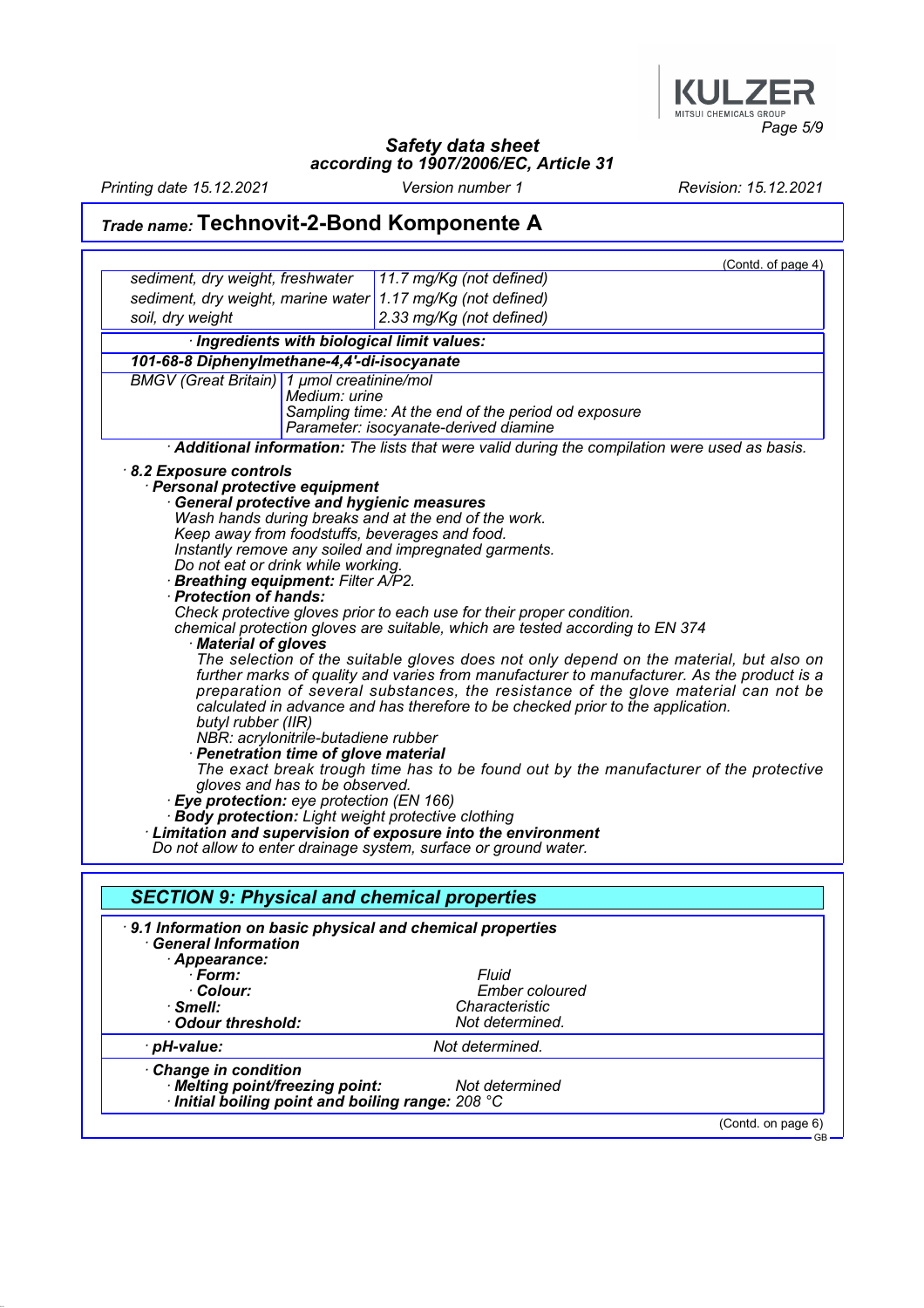

Printing date 15.12.2021 Version number 1 Revision: 15.12.2021

### Trade name: Technovit-2-Bond Komponente A

|                                                                                       |                                                                                   | (Contd. of page 5) |
|---------------------------------------------------------------------------------------|-----------------------------------------------------------------------------------|--------------------|
| · Flash point:                                                                        | $>200$ °C                                                                         |                    |
| · Inflammability (solid, gaseous)                                                     | Not applicable.                                                                   |                    |
| · Ignition temperature:                                                               | >601 °C                                                                           |                    |
| Decomposition temperature:                                                            | Not determined.                                                                   |                    |
| · Self-inflammability:                                                                | Product is not selfigniting.                                                      |                    |
| <b>Explosive properties:</b>                                                          | Product is not explosive.<br>Not determined.                                      |                    |
| Critical values for explosion:<br>· Lower:<br>· Upper:                                | Not determined.<br>Not determined.                                                |                    |
| Steam pressure at 25 °C:                                                              | 7-14 hPa                                                                          |                    |
| Density at 20 °C<br>· Relative density<br>· Vapour density<br><b>Evaporation rate</b> | $1.15$ g/cm <sup>3</sup><br>Not determined.<br>Not determined.<br>Not determined. |                    |
| · Solubility in / Miscibility with<br>· Water:<br><b>Fully miscible</b>               |                                                                                   |                    |
| · Partition coefficient: n-octanol/water: Not determined.                             |                                                                                   |                    |
| · Viscosity:<br>dynamic:<br>$\cdot$ kinematic:                                        | Not determined.<br>Not determined.                                                |                    |
| $\cdot$ 9.2 Other information                                                         | No further relevant information available.                                        |                    |

## SECTION 10: Stability and reactivity

- · 10.1 Reactivity No further relevant information available.
- · 10.2 Chemical stability
- **Conditions to be avoided:** No decomposition if used and stored according to specifications. · 10.3 Possibility of hazardous reactions Exothermic polymerisation
- · 10.4 Conditions to avoid Heat, flames and sparks. moisture exposure · 10.5 Incompatible materials: amine Water. Strong bases Strong oxidizers metals
- · 10.6 Hazardous decomposition products: None · Additional information: -

### SECTION 11: Toxicological information

· 11.1 Information on toxicological effects · Acute toxicity Harmful if inhaled.

(Contd. on page 7) GB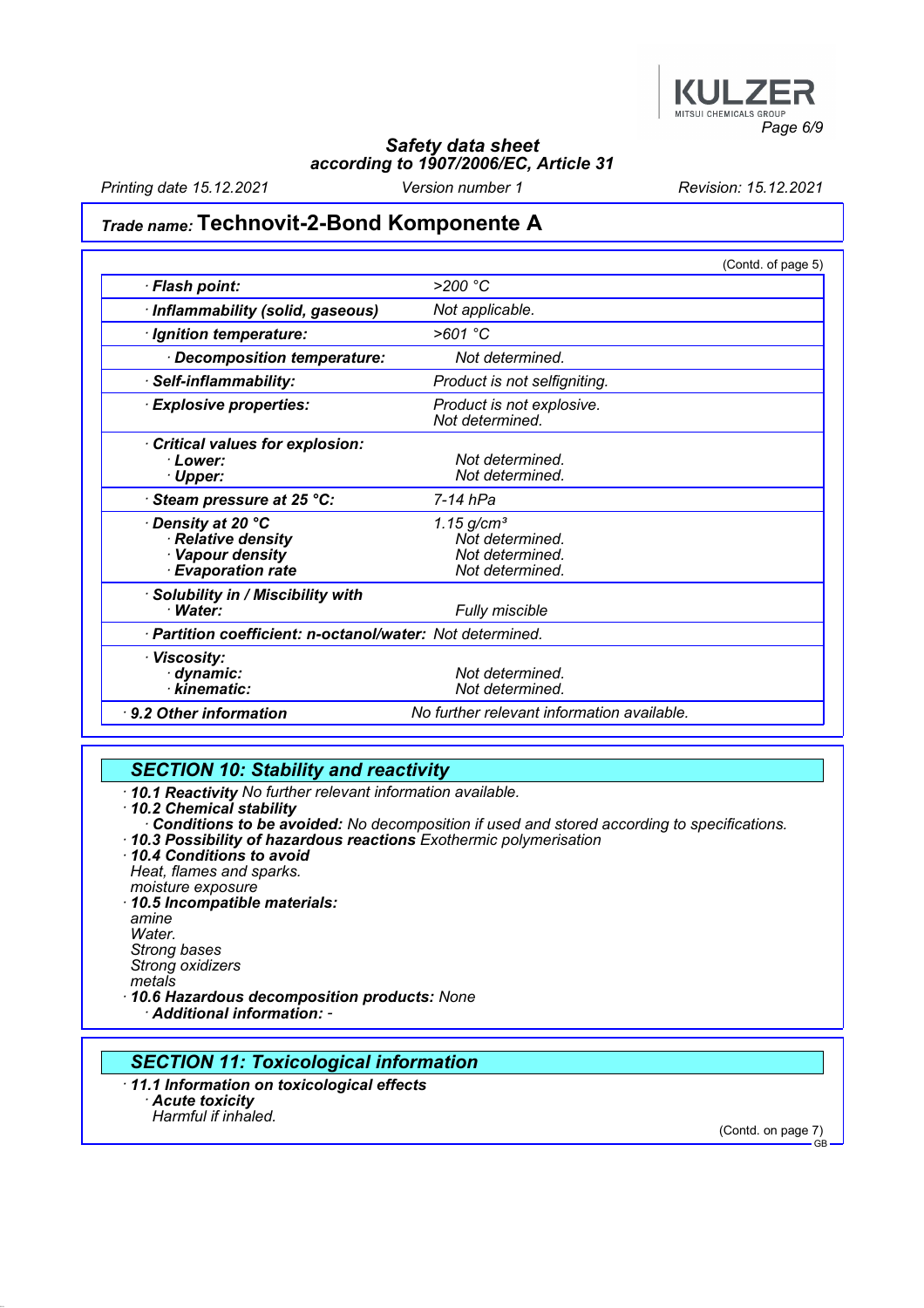

Printing date 15.12.2021 Version number 1 Revision: 15.12.2021

# Trade name: Technovit-2-Bond Komponente A

|                        | (Contd. of page 6)                                                                         |
|------------------------|--------------------------------------------------------------------------------------------|
|                        | · LD/LC50 values that are relevant for classification:                                     |
|                        | 101-68-8 Diphenylmethane-4,4'-di-isocyanate                                                |
| Oral                   | $LD50$ > 2,000 mg/kg (rat)                                                                 |
|                        | Dermal LD50 > 9,400 mg/kg (rabbit) (OECD 402)                                              |
|                        | · Primary irritant effect:                                                                 |
|                        | · Skin corrosion/irritation                                                                |
|                        | Causes skin irritation.                                                                    |
|                        | · Serious eye damage/irritation<br>Causes serious eye irritation.                          |
|                        | Respiratory or skin sensitisation                                                          |
|                        | May cause allergy or asthma symptoms or breathing difficulties if inhaled.                 |
|                        | May cause an allergic skin reaction.                                                       |
|                        | Additional toxicological information:                                                      |
| Carc. 2                | CMR effects (carcinogenity, mutagenicity and toxicity for reproduction)                    |
|                        | · Germ cell mutagenicity Based on available data, the classification criteria are not met. |
|                        | · Carcinogenicity                                                                          |
|                        | Suspected of causing cancer.                                                               |
|                        | Reproductive toxicity Based on available data, the classification criteria are not met.    |
|                        | STOT-single exposure<br>May cause respiratory irritation.                                  |
|                        | STOT-repeated exposure                                                                     |
|                        | May cause damage to organs through prolonged or repeated exposure.                         |
|                        | Aspiration hazard Based on available data, the classification criteria are not met.        |
| $\cdot$ 12.1 Toxicity  | <b>SECTION 12: Ecological information</b>                                                  |
| Aquatic toxicity:      |                                                                                            |
| LL50/96h               | 101-68-8 Diphenylmethane-4,4'-di-isocyanate<br>>100 mg/L (fish) (OECD 203)                 |
|                        |                                                                                            |
| EL50/48h               | 9 mg/L (daphnia) (EU C2.)                                                                  |
|                        | NOEC / 21d $\ge$ 10 mg/l (daphnia) (OECD 211)                                              |
|                        | ErC50 / 72 h > 100 mg/l (algae) (OECD 201)                                                 |
| <b>NOELR</b>           | ≥100 mg/L /72h (algae) (OECD 201)                                                          |
|                        | 12.2 Persistence and degradability                                                         |
|                        | 101-68-8 Diphenylmethane-4,4'-di-isocyanate                                                |
|                        | Biodegradation 0 % (not defined) (OECD 301F; ISO 9408/EEC 92/69/V, C.4-D)                  |
|                        | 12.3 Bioaccumulative potential                                                             |
|                        | 101-68-8 Diphenylmethane-4,4'-di-isocyanate                                                |
|                        | Bloconcentration factor (BCF) 92-200 (not defined) (OECD 305 E)                            |
|                        | · 12.4 Mobility in soil No further relevant information available.                         |
|                        | Additional ecological information:                                                         |
|                        | General notes:                                                                             |
| quantities.            | Do not allow product to reach ground water, water bodies or sewage system, even in small   |
|                        | Danger to drinking water if even extremely small quantities leak into soil.                |
|                        | 12.5 Results of PBT and vPvB assessment                                                    |
| · PBT: Not applicable. |                                                                                            |
|                        | · vPvB: Not applicable.<br>(Contd. on page 8)                                              |
|                        |                                                                                            |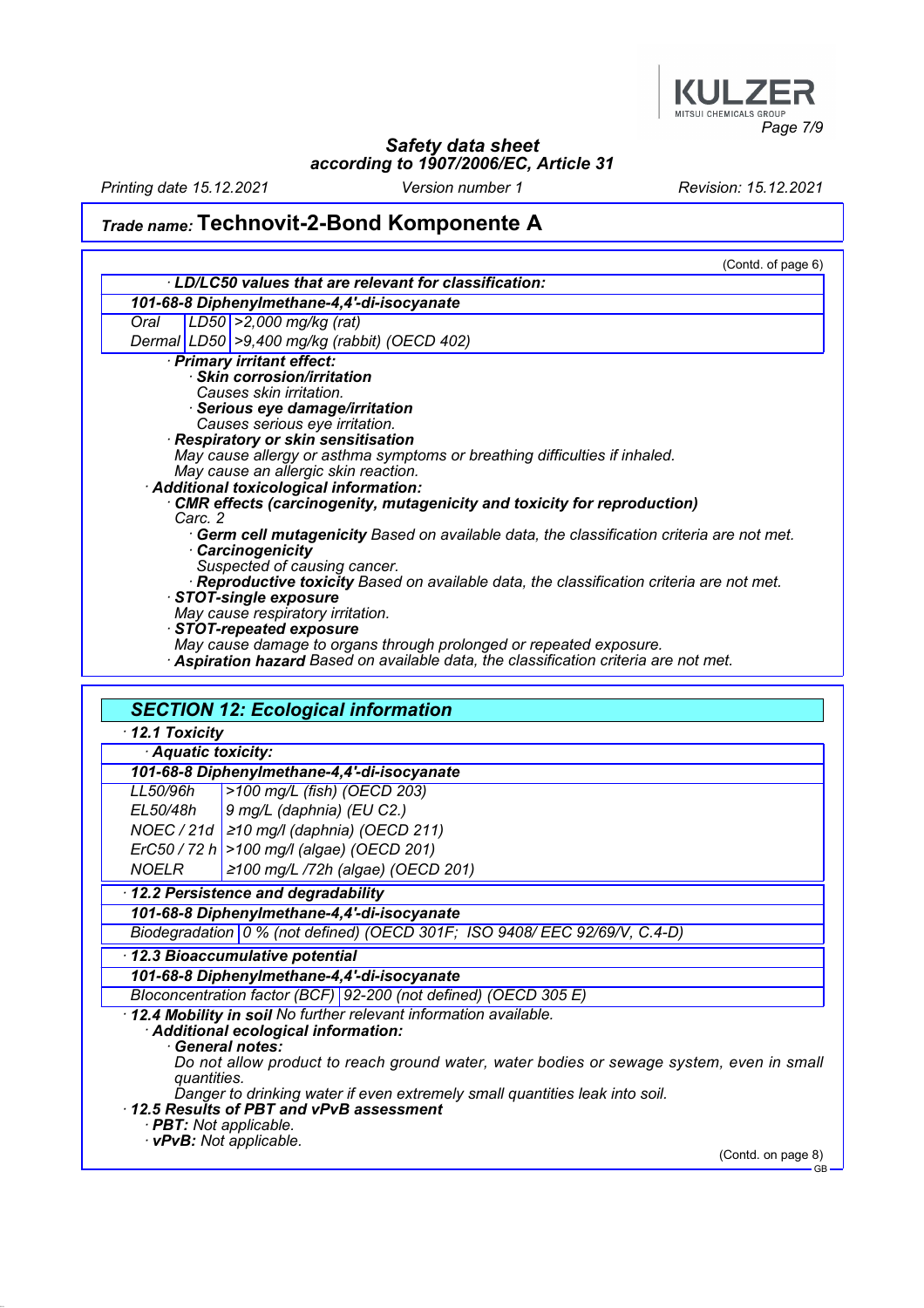

Printing date 15.12.2021 Version number 1 Revision: 15.12.2021

(Contd. of page 7)

### Trade name: Technovit-2-Bond Komponente A

· 12.6 Other adverse effects No further relevant information available.

#### SECTION 13: Disposal considerations

· 13.1 Waste treatment methods

**Recommendation** 

Must not be disposed of together with household garbage. Do not allow product to reach sewage system.

Disposal must be made according to official regulations.

· Uncleaned packagings:

· Recommendation:

Disposal must be made according to official regulations.

- Non contaminated packagings can be used for recycling.
- · Recommended cleaning agent: Water, if necessary with cleaning agent.

| <b>SECTION 14: Transport information</b>                                                             |                 |  |
|------------------------------------------------------------------------------------------------------|-----------------|--|
| 14.1 UN-Number<br>· ADR, IMDG, IATA                                                                  | Void            |  |
| 14.2 UN proper shipping name<br>ADR, IMDG, IATA                                                      | Void            |  |
| 14.3 Transport hazard class(es)                                                                      |                 |  |
| ADR, ADN, IMDG, IATA<br>∙ Class                                                                      | Void            |  |
| 14.4 Packing group<br>· ADR, IMDĞ, IATA                                                              | Void            |  |
| 14.5 Environmental hazards:                                                                          | Not applicable. |  |
| 14.6 Special precautions for user                                                                    | Not applicable. |  |
| 14.7 Transport in bulk according to Annex II of<br><b>Marpol and the IBC Code</b><br>Not applicable. |                 |  |
| · Transport/Additional information:                                                                  |                 |  |
| · UN "Model Regulation":                                                                             | Void            |  |

#### SECTION 15: Regulatory information

· 15.1 Safety, health and environmental regulations/legislation specific for the substance or mixture

#### · Directive 2012/18/EU

· Named dangerous substances - ANNEX I None of the ingredients is listed.

· Seveso category not assigned

· Information about limitation of use: Employment restrictions concerning young persons must be observed. Employment restrictions concerning pregnant and lactating women must be observed.

(Contd. on page 9) GB